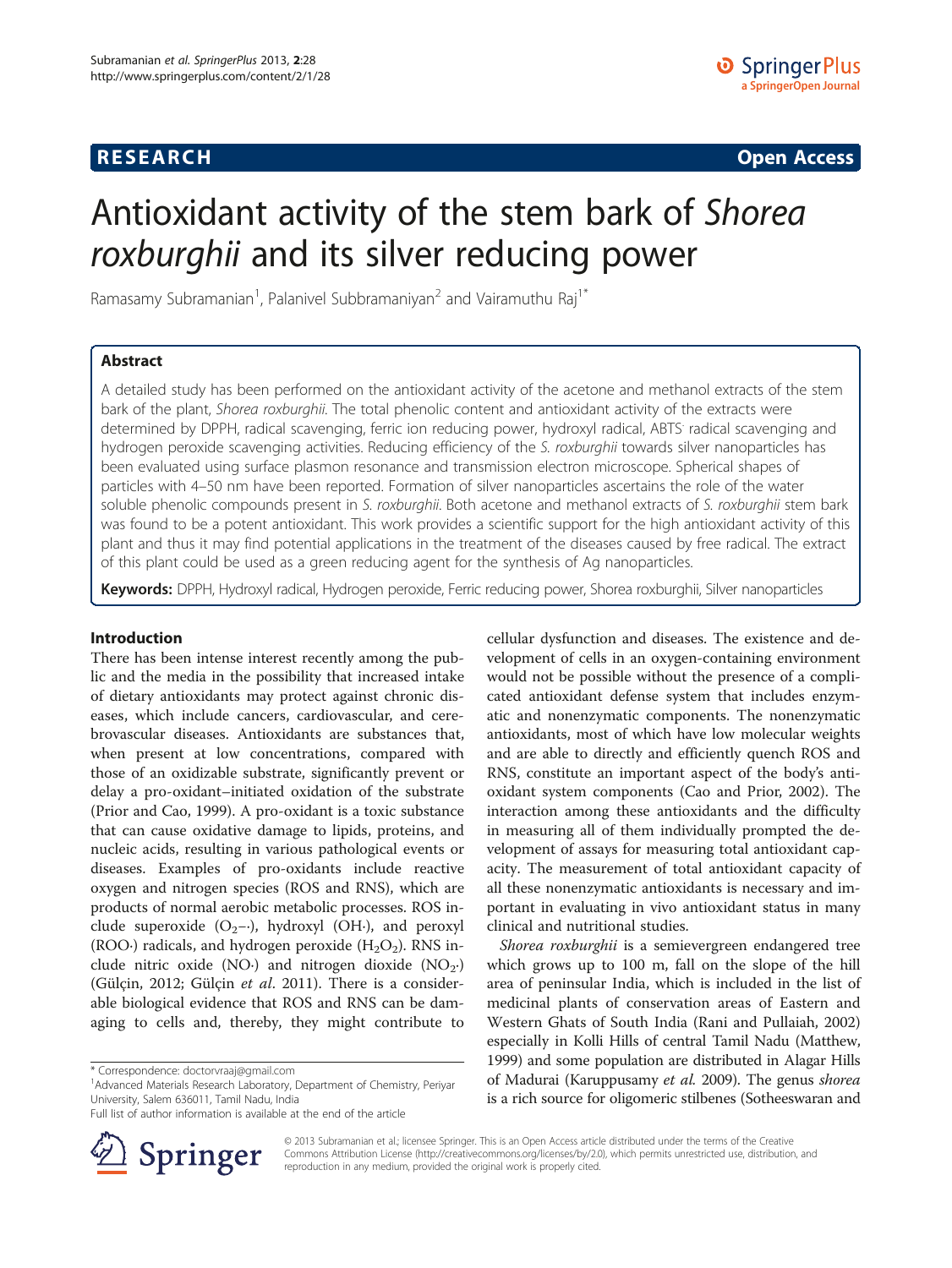Pasupathy, [1993\)](#page-9-0). The bark of S. roxburghii has been used as an astringent or a preservative for traditional beverages in Thailand. In Indian folk medicine, it has been used for treatments of dysentery, diarrhoea, and cholera (Chitravadivu et al. [2009\)](#page-9-0). Previous phytochemical study of the Shorea species revealed the presence of various stilbenoids (Tukiran et al. [2005](#page-10-0)). Some of these stilbenoids which show interesting biological activities such as cytotoxic (Seo et al. [1999](#page-9-0) & Aminah et al. [2002](#page-8-0)), antioxidant (Tanaka et al. [2000;](#page-10-0) Saisin et al. [2009\)](#page-9-0), antiplatelet aggregation (Aburjai, [2000](#page-8-0)) and cyclooxygenase inhibitory activities (Li et al. [2001\)](#page-9-0). The aim of the present study is to explore the antioxidant potential of acetone and methanol extracts of stem bark of Shorea roxburghii. DPPH, ABTS, hydroxyl radical and hydrogen peroxide scavenging activities and ferric reducing power assays have been to evaluate the antioxidant activity of these extracts. The reducing ability of water extract towards Ag nanoparticles has been also evaluated.

## Materials and methods

## Chemicals

1, 1-diphenyl-2-picrylhydrazyl radical and ABTS radicals were purchased from Sigma-Aldrich, Bangalore, India. Gallic acid, trichloroacetic acid, potassium ferricyanide, ferric chloride, aluminium chloride, Folin-Ciocalteau reagent (phenol reagent), methanol, sodium carbonate, sodium hydroxide, sodium nitrite, ammonium acetate, acetone, glacial acetic acid, ascorbic acid (vitamin C), ferrous ammonium sulphate, EDTA, DMSO, potassium persuphate and silver nitrate  $(AgNO<sub>3</sub>)$  were procured from Merck, India. All chemicals used were of analytical grade and used as such without further purification. All the solutions were prepared with Millipore water.

## Plant collection and preparation of crude extract

Stem bark of Shorea roxburghii was collected from Alagar Hills, Madurai, Tamil Nadu, India during March 2010. The plant materials were dried under shade, pulverized and used for the preparation of crude extract. 50 g of powdered stem bark materials of S. roxburghii in the thimble were introduced into double bypass soxhlet apparatus (DBSA) which was connected with two distillation flasks through inverted Y shaped joints and extracted with 500 mL of acetone and methanol (Subramanian et al. [2011](#page-9-0)). The extracts were evaporated to dryness under reduced pressure in a rotary evaporator. The obtained acetone (8 g) and methanol 6 (g) crude extracts were used for the measurements of total phenolic content and antioxidant activities. 20 g of powdered stem bark of *S. roxburghii* was extracted with boiling water for 30 min and evaporated to dryness in a water bath. The obtained crude extract was used for the synthesis of silver nanoparticles.

## Total phenolic content

Total phenolic content of acetone and methanol extracts of stem bark of S.roxburghii was determined by the method of Singletone and Rossi, [1965](#page-9-0). 10 mg of individual plant extract was dissolved in methanol to get the appropriate concentration (1 mg/mL). 1.0 mL of each extract in a test tube was mixed with 5.0 mL of distilled water. 1.0 mL of Folin-Ciocalteau reagent was added and mixed thoroughly. 3 min later, 3.0 mL of saturated sodium carbonate solution was added and the mixture was allowed to stand for 90 min in the dark. The absorbance of the color developed was read at 725 nm using UV–Vis spectrophotometer. The concentration of total phenolic content in the extracts was determined as μg of gallic acid equivalent (GAE) by calibration curve  $(r^2=0.989)$ . Three replicates were performed for each sample concentration to check the reproducibility of the experimental result and to get a more accurate result. The results were represented as mean ± standard deviation.

## Antioxidant activity assay

## DPPH radical scavenging activity

Various concentrations (20, 40, 60, 80 & 100 μg/mL) of extracts were mixed with 3.0 mL of methanolic solution containing DPPH radical  $(6\times10^{-5} \text{ mol/L})$ . The mixture was shaken vigorously and left to stand for 60 min in the dark. The reduction of the DPPH radical was determined by recording the absorbance at 517 nm using UV–Vis spectrophotometer. DPPH radical-scavenging activity was calculated by the following equation:

$$
DPPH \text{ radical} - \text{scavenging activity } (\%)
$$
  
= ((A<sub>DPPH</sub> - A<sub>s</sub>)/A<sub>DPPH</sub>) × 100

where  $A_{\text{DPPH}}$  is the absorbance without samples and  $A_s$  the absorbance in the presence of the samples. A lower absorbance of the reaction mixture indicated a higher DPPH radical-scavenging activity (Gülçin, [2003;](#page-9-0) Gülçin, [2011](#page-9-0)).

## Ferric reducing power

Exactly 1 mL of the extract was mixed with 2.5 mL of phosphate buffer (0.2 M, pH 6.6) and 2.5 mL of potassium ferricyanide (1%). The mixture was incubated at 50°C for 30 min. Afterwards, 2.5 mL of trichloroacetic acid (10%) was added to the mixture, which was then centrifuged at 3000 rpm for 10 min. Finally, 2.5 mL of the upper layer was pipetted out and mixed with 2.5 mL of distilled water and 0.5 mL of ferric chloride (0.1%) was added. The absorbance was measured at 700 nm using a Perkin Elmer Lambda 35 UV-Visible Spectrophotometer. The intensity of reducing power is directly proportional to the absorbance of the reaction mixture (Barrors et al. [2007](#page-8-0); Yildirim et al. [2001\)](#page-10-0).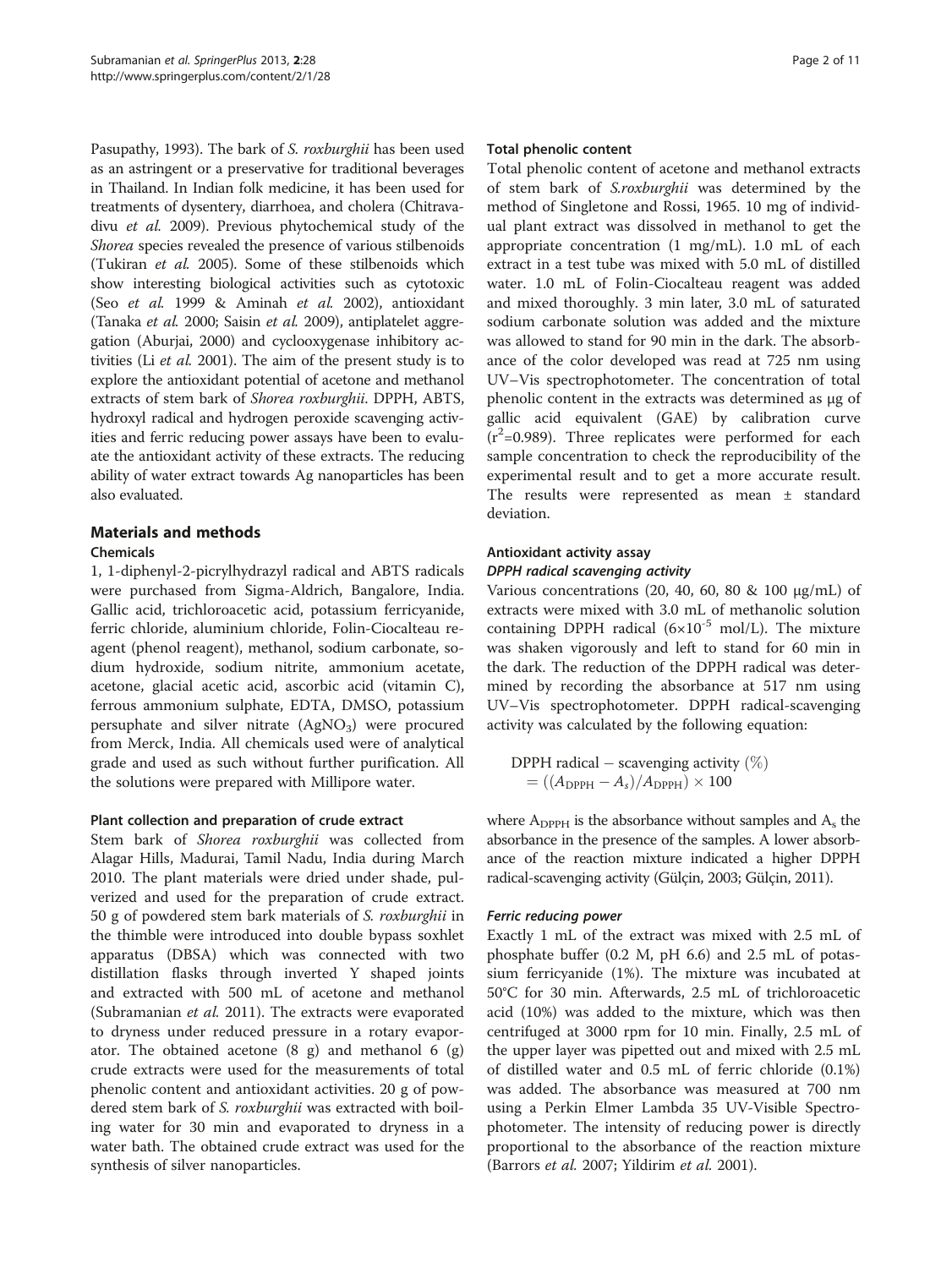#### Hydrogen peroxide radical scavenging activity

The ability of the extracts to scavenge hydrogen peroxide was determined according to the method of Cetinkaya et al. [2012](#page-9-0). Hydrogen peroxide solution (1 mM/L) was prepared with 50 mM phosphate buffer (pH 7.4). Different concentrations  $(20-100 \mu g)$  of the extracts (1 mL) were allowed to react with 0.6 mL of hydrogen peroxide solution. Absorbance was determined at 230 nm after 10 min against a blank solution containing phosphate buffer without hydrogen peroxide. Hydrogen peroxide scavenging activity was calculated according to the following equation:

Hydrogen peroxide scavenging activity $(\%)$  $= ((A_c - A_s)/A_c) \times 100$ 

where  $A_c$  is the absorbance without samples and  $A_s$  is the absorbance in the presence of the samples.

#### ABTS radical scavenging activity

ABTS radical scavenging activity was estimated by the method of Bursal and Gülçin [2011](#page-8-0) and Gülçin et al. [2010](#page-9-0). The stock solutions included 7 mM ABTS solution and 2.4 mM potassium persuphate solution. The working solution was then prepared by mixing the two stock solutions in equal quantities and allowing them to react for overnight at room temperature in the dark. The solution was then diluted by mixing 1 mL of ABTS solution with 60 mL ethanol to obtain an absorbance of 0.706 ± 0.001 units at 734 nm. Fresh ABTS solution was prepared for each assay. Different concentrations  $(20-100 \mu g)$  of the extracts  $(1 \mu L)$  were allowed to react with 1 mL of the ABTS solution and the absorbance was measured at 734 nm after 7 min using a Perkin Elmer Lambda 35 UV-Visible Spectrophotometer. ABTS radical scavenging activity was calculated according to the following equation:

ABTS radical scavenging activity $(\%)$  $= ((A_c - A_s)/A_c) \times 100$ 

where  $A_c$  is the absorbance without samples and  $A_s$  the absorbance in the presence of the samples.

## Hydroxyl radical scavenging activity

Hydroxyl radical scavenging activity of the extracts was carried out by the method of Halliwell and Gutteridge [1981](#page-9-0). Exactly, 0.2 mL of the extract was added with 1.0 mL of EDTA solution (0.13 g of ferrous ammonium sulphate and 0.26 g of EDTA were dissolved in 100 mL of water) and mixed with 1.0 mL of DMSO (0.85%) in 0.1 M phosphate buffer (pH 7.4) to initiate the reaction followed by the addition of 0.5 mL of 0.22% ascorbic acid. The reaction mixture was kept in a water bath at 90°C for 15 min and the reaction was terminated by

adding 1.0 mL of ice-cold 17.5% trichloroacetic acid. Further 3.0 mL of Nash reagent (75 g of ammonium acetate, 3.0 mL of glacial acetic acid and 2.0 mL of acetyl acetone in 1.0 L of water) was added to all the test tubes and incubated for 15 min for color development. The absorbance was observed at 412 nm. The reaction mixture without ascorbic acid served as control. The ability to scavenge hydroxyl radical was calculated by the following equation:

Hydroxyl radical  $-$  scavenging activity  $(\%)$  $= ((A_c - A_e)/A_c) \times 100$ 

where  $A_c$  is the absorbance without samples and  $A_e$  the absorbance in the presence of the samples.

 $EC_{50}$  value (μg extract/mL) is the effective concentration at which the reducing power, hydrogen peroxide, DPPH, ABTS radical and hydroxyl radical scavenging activities were scavenged by 50% and were obtained by interpolation from linear regression analysis. Vitamin C was used as a standard.

#### Synthesis and characterization of silver nanoparticles

Reducing ability of the stem bark extract of S.roxburghii in the formation of silver nanoparticles (AgNPs) from silver nitrate was tested using S. roxburghii as reducing and capping agent. 20 g of the powdered stem bark of S. roxburghii was boiled in water and used as reducing agent. Various concentrations of extract (1.0, 2.5, 3.5 and 5.0 mL) were added drop wise to 50 mL of silver nitrate solution (1.0 mM) with constant stirring. The kinetics of the reaction was monitored by measuring the surface plasmon resonance (SPR) of the reaction mixture at different time intervals by UV-Visible spectrophotometer. The shape and size of the particles were measured with high resolution transmission electron microscopy (TEM) using JEOL JEM-100CX II equipped with selected area electron diffraction pattern (SAED).

## Statistical analysis

Triplicate analysis were performed by excel sheet. The results were presented as the mean  $\pm$  S.D. Statistical analysis was performed using student's *t*-test and a  $P < 0.05$ was regarded to be significant.

#### Results and discussion

#### Total phenol content

The amount of total phenols present in acetone and methanol extract of stem bark of S.roxburghii was determined from the regression equation  $(y = ax + b)$  of calibration curve of gallic acid standard solution and expressed in gallic acid equivalents (Figure [1\)](#page-3-0). Total phenolic content of acetone (65.74  $\pm$  8.70 μg/mL) and methanol (67.67  $\pm$  4.90  $\mu$ g/mL) extracts were found to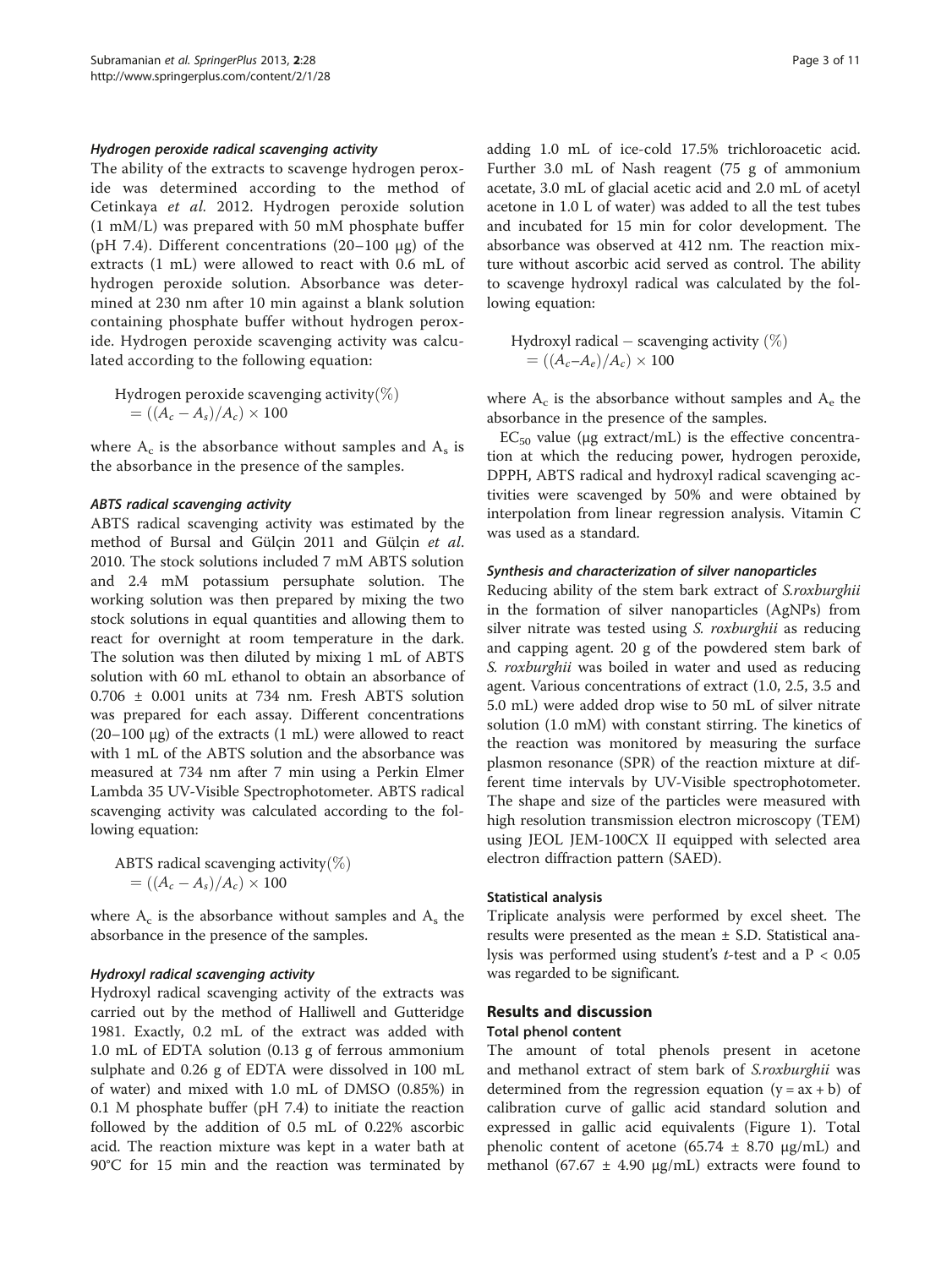<span id="page-3-0"></span>be similar. From the results it can be seen that the extraction ability of acetone and methanol are very similar to one another. Phenolics are secondary plant metabolites that are present in every plant and plant product. Many of the phenolics have been shown to contain high levels of antioxidant activities. Phenolic compounds present in the plants acting as antioxidant or free radicals scavengers (Kahkonen et al. [1999](#page-9-0)) due to their hydroxyl groups which contribute directly to the antioxidative action (Diplock, [1997](#page-9-0)). Phenolic compounds are effective hydrogen donors, making them good antioxidants (Rice-Evan and Miller [1997\)](#page-9-0).

## DPPH radical scavenging activity

The radical-scavenging activity of the acetone and methanol extracts of S. roxburghii was estimated by comparing the percentage inhibition of formation of DPPH radicals with that of vitamin C. Both acetone and methanol extracts showed moderate antioxidant activity when compared with Vitamin C. The DPPH radical scavenging activity of acetone and methanol extracts increased with increasing the concentration (Table [1](#page-4-0)). Our results were in agreement with Ragini et al. [2011](#page-9-0) who reported radical scavenging activity of 23.40, 34.50, 48.67, 65.40 and 79.50% in ethanolic extract of Shorea tumbuggaia at a concentration of 20, 40, 60, 80 and 100 μg/mL, respectively. Natural antioxidants those are present in medicinal plants which are responsible for inhibiting the harmful consequences of oxidative stress. Many plants extract exhibit efficient antioxidant properties due to their phytoconstituents, including phenolics (Larson, [1988](#page-9-0)). This method has been extensively used for screening antioxidants, such as polyphenols. The antioxidant effectiveness in natural sources has been reported to be mostly due to phenolic compounds. Phenolic compounds may contribute directly to antioxidative effect of the extracts. The free radical scavenging activity of acetone and methanolic extracts were confirmed in the present investigation.

DPPH is a stable free radical at room temperature and accepts an electron or hydrogen radical to become stable diamagnetic molecules (Soares et al. [1997](#page-9-0)). This method has been extensively used for screening antioxidants, such as polyphenols. DPPH radical is scavenged by polyphenols through donation of hydrogen, forming the reduced form of DPPH. Then the colour changes from purple to yellow after reduction, which can be quantified by its decrease absorbance at wavelength 517 nm (Amarowicz et al. [2004;](#page-8-0) Bondet et al. [1997](#page-8-0)). The decrease in absorbance of DPPH radical caused by antioxidants, because of the reaction between antioxidant molecule and radical progresses, results in the scavenging of the radical by hydrogen donation. It is visually noticeable as a discoloration from purple to yellow. These results revealed that the acetone and methanol extracts of S roxburghii is free radical inhibitor or scavenger acting possibly as primary antioxidants.

#### Hydroxyl radical scavenging activity

Hydroxyl radical inhibition of S. roxburghii was investigated and these results are shown as relative activity against the standard (Vitamin C). Hydroxyl radical scavenging activity of *S. roxburghii* is presented in Table [1](#page-4-0). There is no significant difference ( $p > 0.05$ ) in the hydroxyl radical scavenging activities of the acetone and methanol extracts, showing that these extracts are equally potent in scavenging hydroxyl radicals. The extracts were less effective in comparison with vitamin C. IC<sub>50</sub> values were 52.56 and 50.93  $\mu$ g/mL, whereas that of vitamin C was 45.91 μg/mL. Dose-dependent

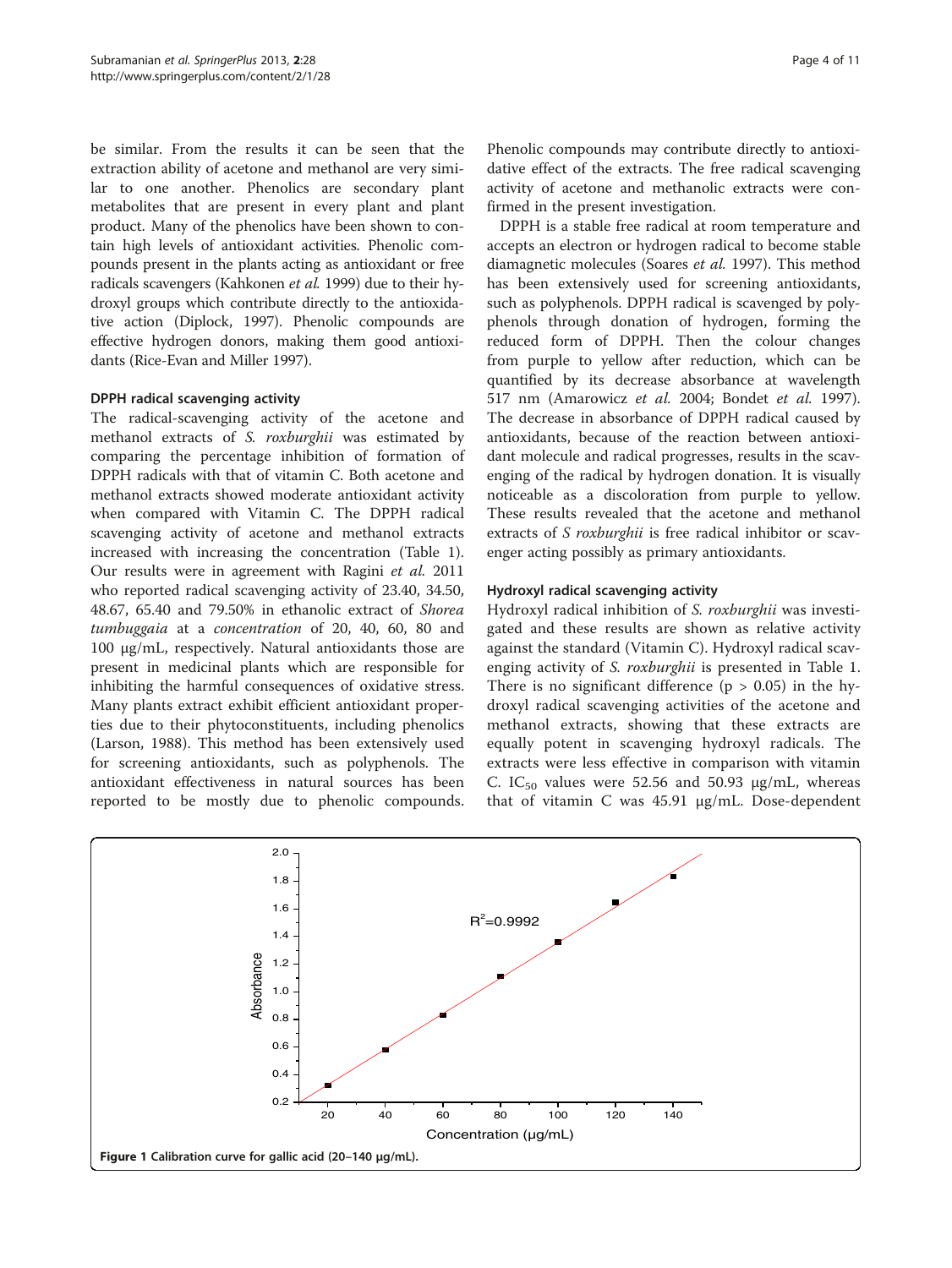| <b>Concentrations</b> | DPPH radical scavenging activity (%)      |              |                   |              |                   |              |
|-----------------------|-------------------------------------------|--------------|-------------------|--------------|-------------------|--------------|
|                       | <b>SAE</b>                                | $IC_{50}$    | <b>SME</b>        | $IC_{50}$    | Vitamin C         | $IC_{50}$    |
| $\mu$ g/mL            |                                           | $(\mu g/mL)$ |                   | $(\mu q/mL)$ |                   | $(\mu q/mL)$ |
| 20                    | $26.96 \pm 0.09$                          |              | $19.75 \pm 0.15$  |              | $12.67 \pm 0.06$  |              |
| 40                    | $29.56 \pm 0.12$                          |              | $26.26 \pm 0.07$  |              | $44.16 \pm 0.21$  |              |
| 60                    | $34.37 \pm 0.15$                          | $na*$        | $31.72 \pm 0.09$  | $na^*$       | $74.42 \pm 0.12$  | 45.74        |
| 80                    | $39.33 \pm 0.15$                          |              | $38.54 \pm 0.12$  |              | $89.51 \pm 0.09$  |              |
| 100                   | $43.94 \pm 0.12$                          |              | $42.78 \pm 0.15$  |              | $97.13 \pm 0.06$  |              |
|                       | Hydroxyl radical scavenging activity (%)  |              |                   |              |                   |              |
| 20                    | $29.89 \pm 0.59$                          |              | $28.80 \pm 0.40$  |              | $30.46 \pm 0.78$  |              |
| 40                    | $44.97 \pm 0.13$                          |              | $47.80 \pm 0.30$  |              | $44.44 \pm 0.39$  |              |
| 60                    | $52.59 \pm 0.27$                          | 52.56        | $58.08 \pm 0.08$  | 50.93        | $63.66 \pm 0.26$  | 45.91        |
| 80                    | $67.41 \pm 0.46$                          |              | $65.45 \pm 0.20$  |              | $73.73 \pm 0.52$  |              |
| 100                   | $75.16 \pm 0.35$                          |              | $74.25 \pm 0.92$  |              | $86.27 \pm 0.13$  |              |
|                       | ABTS radical scavenging activity (%)      |              |                   |              |                   |              |
| 20                    | $20.77 \pm 0.92$                          |              | $19.60 \pm 1.40$  |              | $28.28 \pm 1.20$  |              |
| 40                    | $45.07 \pm 0.61$                          |              | $19.60 \pm 1.40$  |              | $46.40 \pm 0.40$  |              |
| 60                    | $56.13 \pm 1.01$                          | 55.24        | $58.13 \pm 0.61$  | 55.96        | $69.73 \pm 0.92$  | 43.05        |
| 80                    | $65.20 \pm 0.80$                          |              | $64.40 \pm 0.40$  |              | $83.47 \pm 0.46$  |              |
| 100                   | $79.20 \pm 1.06$                          |              | $86.27 \pm 1.22$  |              | $97.96 \pm 0.04$  |              |
|                       | Hydrogen peroxide scavenging activity (%) |              |                   |              |                   |              |
| 20                    | $24.24 \pm 0.38$                          |              | $15.65 \pm 0.60$  |              | $41.88 \pm 0.68$  |              |
| 40                    | $32.34 \pm 0.30$                          |              | $35.22 \pm 0.62$  |              | $58.17 \pm 0.56$  |              |
| 60                    | $46.45 \pm 0.23$                          | 87.18        | $50.27 \pm 0.31$  | 63.67        | $72.33 \pm 0.52$  | 28.53        |
| 80                    | $25.77 \pm 0.34$                          |              | $63.39 \pm 0.52$  |              | $81.27 \pm 0.31$  |              |
| 100                   | $67.06 \pm 0.45$                          |              | $73.47 \pm 0.39$  |              | $90.71 \pm 0.38$  |              |
|                       | Ferric reducing power (OD)*               |              |                   |              |                   |              |
| 20                    | $0.078 \pm 0.008$                         |              | $0.139 \pm 0.006$ |              | $0.216 \pm 0.002$ |              |
| 40                    | $0.165 \pm 0.004$                         |              | $0.235 \pm 0.005$ |              | $0.387 \pm 0.005$ |              |
| 60                    | $0.205 \pm 0.007$                         | $na*$        | $0.347 \pm 0.007$ | $na*$        | $0.568 \pm 0.007$ | 52.19        |
| 80                    | $0.258 \pm 0.008$                         |              | $0.431 \pm 0.001$ |              | $0.767 \pm 0.013$ |              |
| 100                   | $0.376 \pm 0.006$                         |              | $0.479 \pm 0.009$ |              | $0.918 \pm 0.007$ |              |
|                       |                                           |              |                   |              |                   |              |

<span id="page-4-0"></span>Table 1 Radical scavenging activities of the stem bark extract of S. roxburghii

OD\* Increasing the optical density: na\*-Not available.

hydroxyl radical scavenging activity reveals that, acetone and methanol extracts of S. roxburghii have potent hydroxyl radical scavengers, acting possibly as primary antioxidants. Hydroxyl radical is an extremely reactive free radical formed in biological system and has been implicated as a highly damaging species in free radical pathology, capable of damaging almost every molecule, proteins, DNA, unsaturated fatty acids and lipids in almost every biological membranes found in living cells (Hochestein and Atallah, [1988;](#page-9-0) Rollet-Labelle et al. [1998;](#page-9-0) Trease and Evans, [1983](#page-10-0)).

## ABTS Radical scavenging activity

Both acetone and methanol extracts showed comparable scavenging effects on ABTS<sup>\*\*</sup>. The extracts were less effective in comparison with vitamin C. The ABTS radical scavenging activity of the acetone extract (20.77, 45.07, 56.13, 65.20 and 79.20%) was comparable with that of methanol extract (19.60, 36.27, 58.13, 64.40 and 86.27%).  $IC_{50}$  values for acetone and methanol extracts were 55.24 and 55.96 μg/mL, respectively whereas that of vitamin C was  $43.05 \mu g/mL$  (Table 1). The results clearly imply that the acetone and methanol extracts of S. roxburghii inhibit ABTS radical or scavenge the radical in a dose dependent manner. ABTS<sup>\*+</sup> radical is generated from oxidation of ABTS<sup>\*+</sup> by potassium persulphate, is a good tool for determining the antioxidant activity of hydrogen-donating and chain breaking antioxidants (Leong and Shui, [2002](#page-9-0)). This assay is applicable for both lipophilic and hydrophilic antioxidants. The radicalscavenging activity of the acetone and methanol extracts of S. roxburghii were estimated by comparing the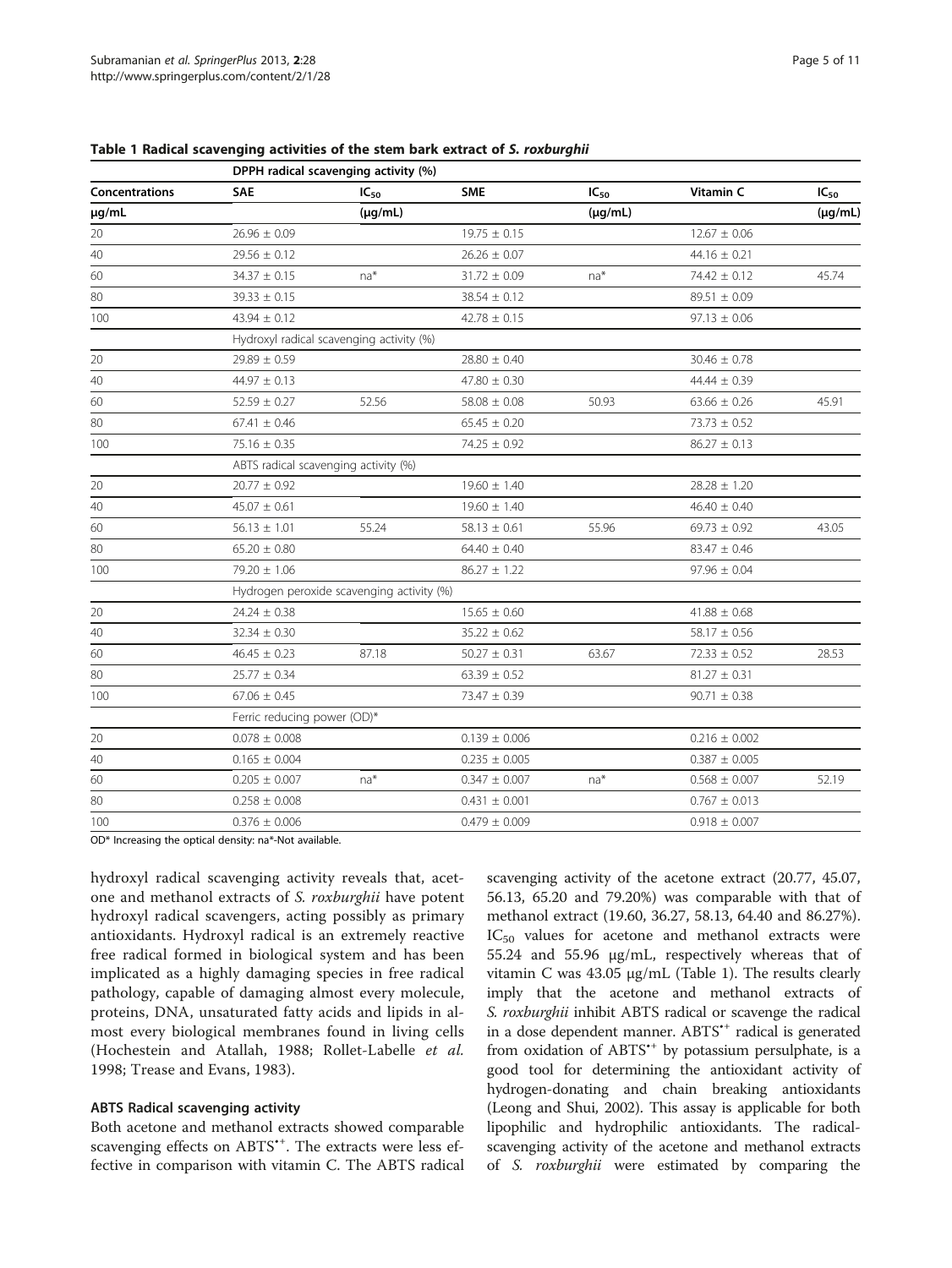percentage inhibition of formation of ABTS<sup>\*+</sup> radicals with that of vitamin C. These extracts exhibited the highest radical-scavenging activities when reacted with the ABTS radicals.

#### Hydrogen peroxide radical scavenging activity

The hydrogen peroxide radical-scavenging activity of the acetone and methanol extracts of S. roxburghii was estimated by comparing the percentage inhibition of formation of peroxyl radicals with that of vitamin C. Hydrogen peroxide scavenging activity of acetone and methanol extracts of S. roxburghii are presented in Table [1.](#page-4-0) Both acetone and methanol extracts showed moderate inhibition against peroxyl radical which was less in comparison with vitamin C. These results showed that acetone and methanol extracts of S. roxburghii are highly potent in neutralizing hydrogen peroxide radicals. Most of the hydrogen peroxide was scavenged by the extracts.  $IC_{50}$ values for acetone and methanol extracts were 87.18 and 63.67 μg/mL, respectively whereas that of Vitamin C was 28.53  $\mu$ g/mL. H<sub>2</sub>O<sub>2</sub> itself is not very reactive, but it can sometimes be toxic to cell because it may give rise to hydroxyl radical in the cells. The results showed that S. roxburghii extracts have an effective  $H_2O_2$  scavenging activity.

#### Ferric reducing power

In the reducing power assay, the presence of antioxidants in the extract of S. roxburghii would result in the reduction of  $Fe<sup>3+</sup>/ferricyanide$  complex to its form. The reducing power of compound may serve as a significant indicator of its potential antioxidant activity (Meir et al. [1995](#page-9-0)). The ferric reducing power of the acetone and methanol extracts of S. roxburghii was determined by comparing with that of vitamin C. The increased absorbance values of the extracts at 700 nm indicate an increase in reductive ability. Absorbance values of acetone and methanol extracts are presented in Table [1](#page-4-0). Ferric reducing power increasing the absorbance values Absorbance values of acetone and methanol extracts are presented in Table [1.](#page-4-0) The reducing power of ascorbic acid was found to be significantly higher than those of acetone and methanol extracts. In this assay, the yellow color of the test solution was changed to various shades of green and blue depending on the reducing power of each compound. At 1000 μg/mL, the reducing powers of the acetone and methanol extract were 0.078–0.378 and 0.139–0.479, respectively whereas that of vitamin C was 0.216–0.918. The reducing power increased with increasing the phenolic content of the extract. It was found that the reducing powers of all the extracts also increased with the increase of their concentrations. This data imply that these extracts have significant ability to react with free radicals to convert them into more stable nonreactive species and to terminate radical chain reaction.

Numerous methods are available to evaluate of antioxidant activity. For in vitro antioxidant screening, DPPH, ABTS, hydroxyl radical scavenging, hydrogen peroxide scavenging activities and ferric reducing power are most commonly used. However, the total antioxidant activity of an antioxidant cannot be evaluated by using one single method, due to oxidative processes. Therefore, at least two methods should be employed in order to evaluate the total antioxidant activity (Gulcin et al. [2005\)](#page-9-0). Present study was undertaken to demonstrate the antioxidant capacity of stem bark extract of S. roxburghii by vitro methods. Shorea species are well known for its phenolic content and antioxidant activities. Norizan et al. [\(2012](#page-9-0)) have reported the phenolic content of Shorea acuminate, Shorea leprosula, Shorea resinosa, Shorea macroptera and Shorea bracteolate (2731, 2615, 2461, 2461 and 2423 mg/100 g). Similarly they reported the total antioxidant property of the methanol extracts in the following order: Shorea macroptera> Shorea leprosula> Shorea resinosa> Shorea acuminate>Shorea bracteolate at 98.68, 78.42, 71.11, 57.47 and 56.75%, repscetively. Recently, Wani et al. [\(2012](#page-10-0)) reported the wound healing capacity of ethanolic extract of Shorea robusta. Shorea species are rich in stilbenes which are made up of resveratrol derivatives, are highly bioactive compounds. Many authors have reported several bioactive phenolic compounds from S. roxburghii. Roxburghiol A, Melanoxylin A, Caragaphenol A, (−)-ε-viniferin, Hopeahainanphenol, Vitisinol G, Vaticanol A, (−)-hopeaphenol, Isohopeaphenol, Apigenin 7-O-arabinoside, trans-piceid, and trans-3, 5, 4'-trihydroxy resveratrol 2-C-glucoside from the bark of S. roxburghii has been reported by Patcharamun et al. [2011](#page-9-0) isolated. Similarly, Morikawa et al. (Morikawa et al. [2012](#page-9-0) & Morikawa et al. [2012](#page-9-0)) have reported resveratrol, piceid, trans-resveratrol 10 C-β-D-glucopyranoside, Cis-resveratrol 10-C-ß-D-gluco pyranoside, Phayomphenols  $A_1$ , Phayomphenols  $A_2$ , S-Dihydrophayomphenol  $A_2$ , Phayomphenol B<sub>1</sub>, Phayomphenol B<sub>2</sub> (3), (-)-Ampelopsin A, Hopeafuran, (−)-Balanocarpol, Malibatols A, Malibatol B, Vaticanol A, Vaticanol E, Vaticanol G, (+)-Parviflorol. (−)-α-Viniferin, (−)-Ampelopsin H and Hemsleyanol D. Resveratrol and its derivatives are powerful antioxidants (Pour Nikfardjam et al. [2006\)](#page-9-0). This much higher activity may be due to the presence of above mentioned high molecular weight phenolic compounds which are resveratrol derivatives, have number of aromatic rings and hydroxyl groups. With respect to biological activities, only scared studies are undertaken in Shorea roxburghii. It can be seen that, the solvents acetone and methanol are suitable for extraction of antioxidant compounds present in S. roxburghii since the radical scavenging activity of acetone and methanol extracts are similar.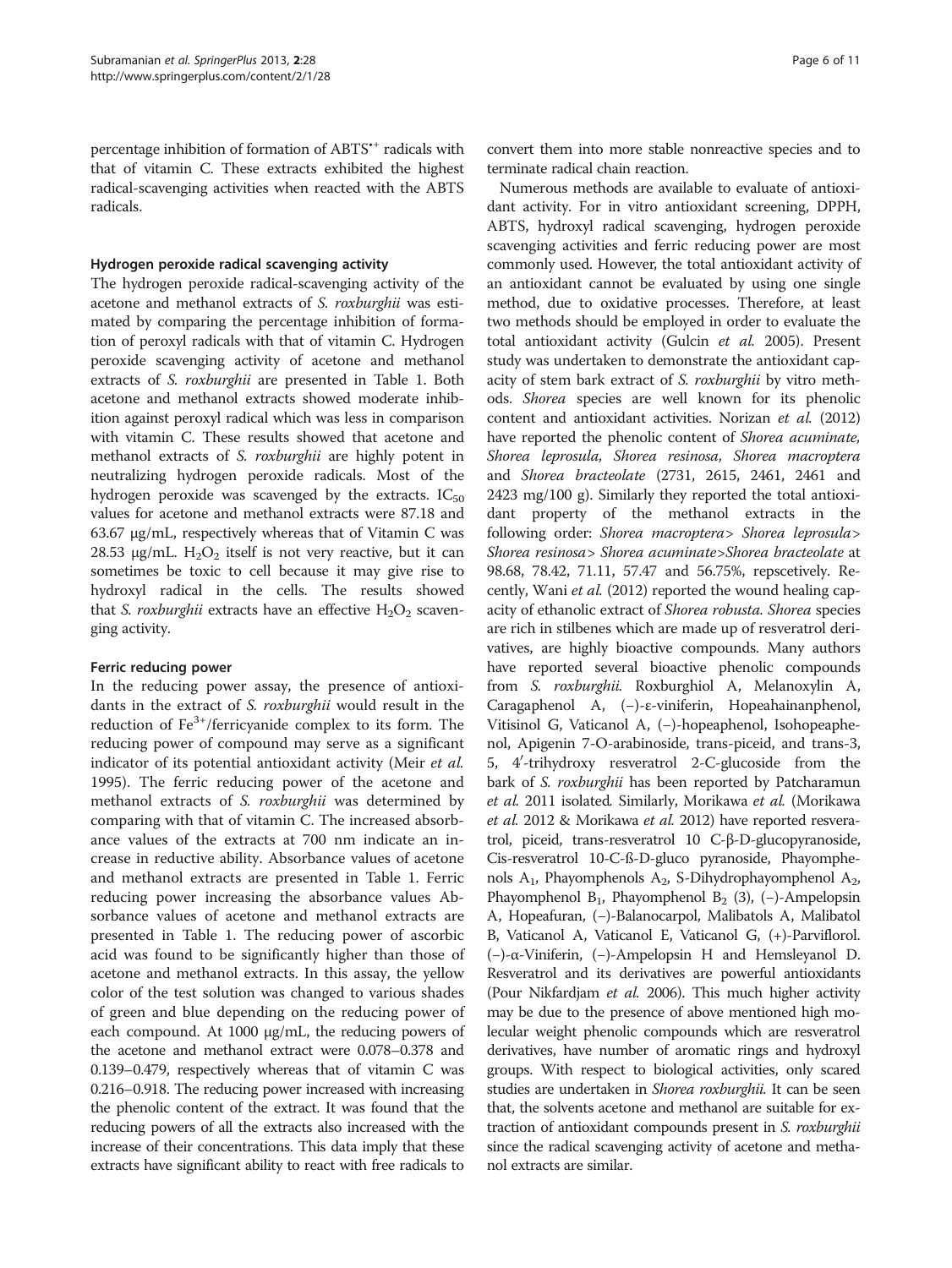<span id="page-6-0"></span>

Figure 2 UV-Visible spectra of AgNPs synthesized from 1.0 mM silver nitrate at various time interval (A) 1.0 mL; (B) 2.5 mL; (C) 3.5 mL; (C) 5.0 mL extract of S. roxburghii.

#### Synthesis of silver nanoparticles

Synthesis of silver nanoparticles has drawn much attention due to its vast application in various fields. Silver nanoparticles are used in the field of magnetics, optoelectronics, information storage (Okuda et al. [2005;](#page-9-0) Dai and Bruening, [2002;](#page-9-0) Murray et al. [2001\)](#page-9-0), catalysis (Watanabe et al. [2006\)](#page-10-0), biosensing, imaging, drug delivery, nanodevice fabrication and medicine (Nair and Laurencin, [2007;](#page-9-0) Lee and El-Sayed, [2006;](#page-9-0) Jain et al. [2008](#page-9-0)). Various methods such as chemical (Sun et al. [2002](#page-10-0)), electrochemical (Yin et al. [2003\)](#page-10-0), radiation (Dimitrijevic et al. [2001,](#page-9-0) photochemical (Callegari et al. [2003](#page-9-0)) and biological methods (Naik et al. [2002](#page-9-0)) are preferred for synthesis of silver nanoparticles. The biosynthetic method employing plant extracts has drawn attention as a simple and viable alternative to chemical procedures and physical methods. Even though numbers of physical and chemical methods are available for the synthesis of silver nanoparticles, they could create problems owing to the use of toxic solvents, generation of by-products and high energy consumption. Hence, there is a constant search to develop environmentally benign procedures for the synthesis of silver nanoparticles. Recently, Murraya koenigii leaf (Philip et al. [2011\)](#page-9-0), Mangosteen leaf (Veerasamy et al. [2011](#page-10-0)), Mangifera indica leaf (Philip, [2011](#page-9-0)), Tansy fruit (Dubey et al. [2010](#page-9-0)), Jatropha curcas (Bar et al. [2009\)](#page-8-0), Cinnamomum zeylanicum leaf (Smitha et al. [2009\)](#page-9-0), Camellia sinensis (Nestor et al. [2008](#page-9-0)), Aloe vera (Chandran et al. [2006\)](#page-9-0), Mushroom extracts (Philip, [2009](#page-9-0)) and Honey (Philip, [2009](#page-9-0)) have been used for the synthesis of metal nanoparticles.

The kinetics of the reaction between silver ions and stem bark extracts of *S. roxburghii* was monitored by recording the absorption spectra as a function of time. By employing the variable volume of extract (1.0, 2.5, 3.5 and 5.0 mL) with 1.0 mM silver nitrate, the effect of concentrations of the extract on the rate of bioreduction was studied. Adding separately different volume of extract of S. roxburghii to the silver nitrate solution, a characteristic sharp surface plasmon resonance (SPR) band was appeared from 412–432 nm indicating the formation of Ag nanoparticles.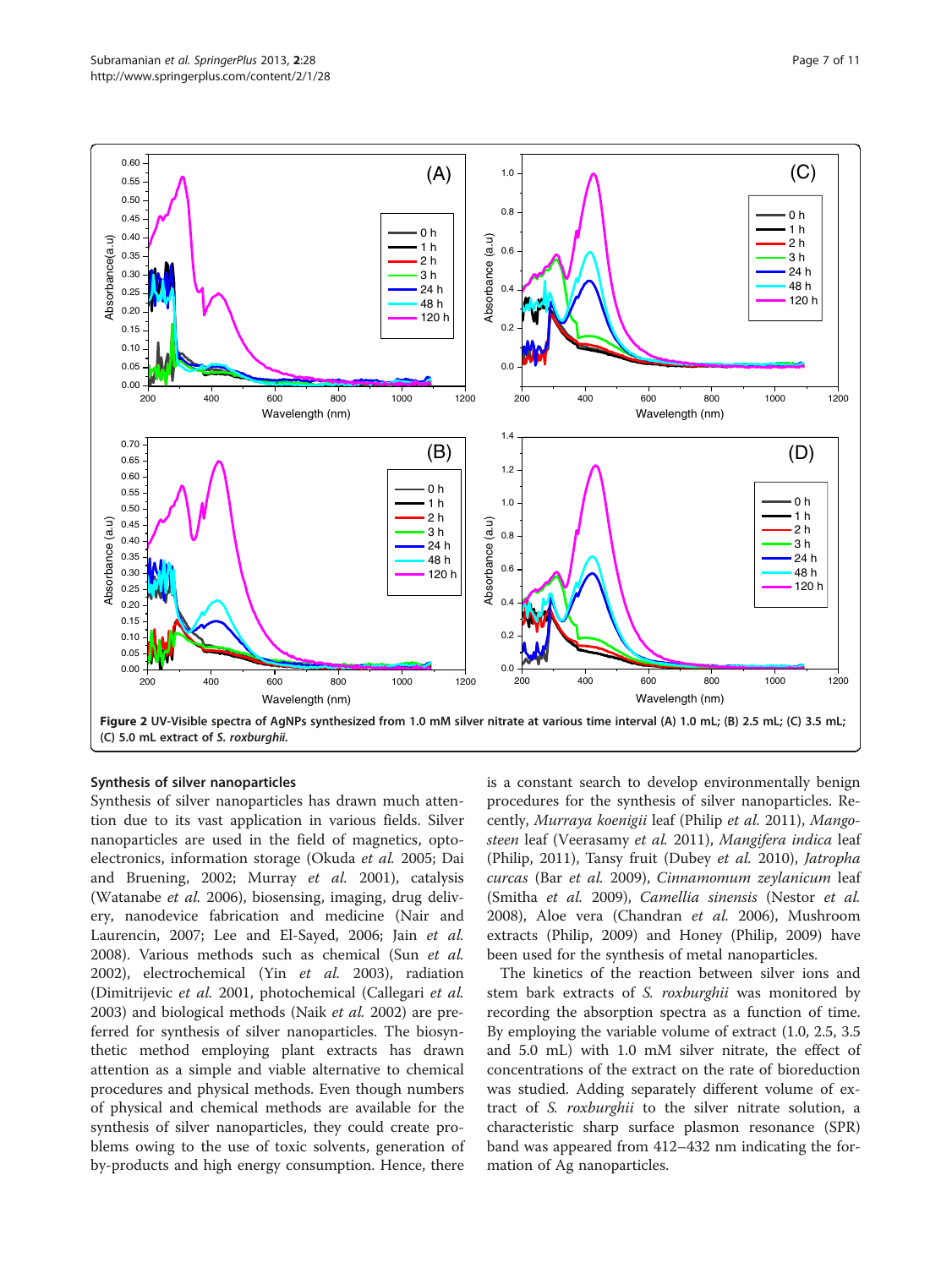<span id="page-7-0"></span>

Figure [2](#page-6-0) (A-D) show the UV-Visible absorption spectrum of the AgNPs as a function of the concentrations, 1.0, 2.5, 3.5 and 5 mL of extract with 1 mM  $AgNO<sub>3</sub>$ . Neither yellowish-brown color change in the reaction vessel nor a strong plasmon resonance peak was observed for the silver nitrate solution, which was mixed with the water extract of S. roxburghii at 0 h. Upon addition of the extract to the

silver nitrate solution, the color of the solution was changed from yellow to brown due to the reduction of Ag<sup>+</sup> to metallic Ag<sup>0</sup>. It is well known that silver nanoparticles exhibit yellowish brown color in water, which arises due to the excitation of surface plasmon resonance in the metal nanoparticles (Nand and Saravanan, [2009\)](#page-9-0). The relationship between the surface plasmon resonance, metal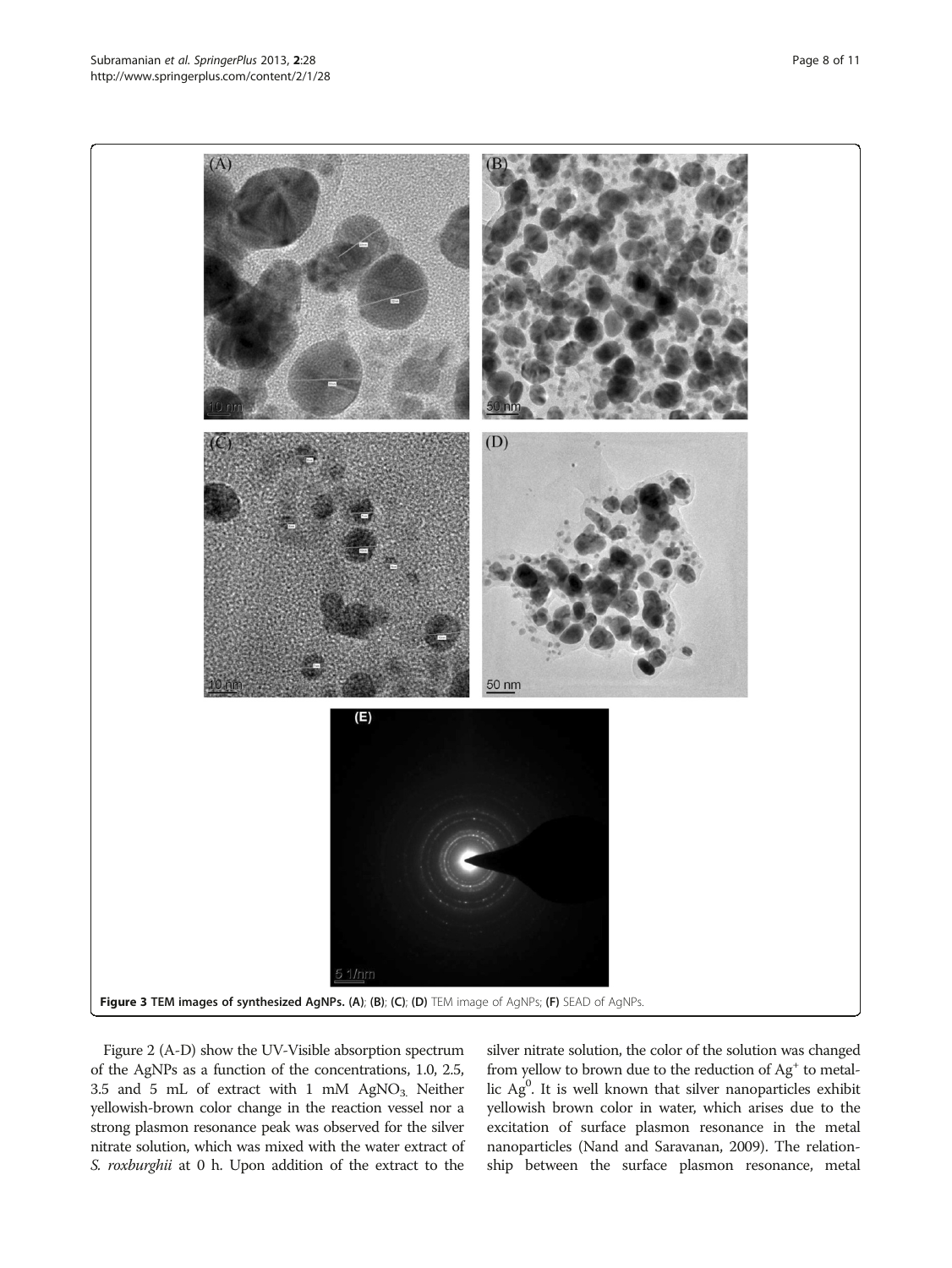<span id="page-8-0"></span>nanoparticle's size and shape is well established (Wiley et al. [2006](#page-10-0)). Metal nanoparticles such as silver have free electrons, which give rise to surface plasmon resonance absorption band (Noginov et al. [2006\)](#page-9-0). Consequently size and shape of nanoparticles in aqueous suspension can be judged by UV-visible absorbance studies. This important observation indicates that the reduction of the Ag+ ions takes place in the extract of S .roxburghii under visible-light irradiation. The increase in intensity is due to increasing the concentration of silver nanoparticles formed as a result of reduction of silver ions present in the aqueous solution.

Upon addition of 1.0 mL of extract with 1 mM silver nitrate solution,  $\lambda_{\text{max}}$  or intensity was observed at 24 h followed by 48 and 120 h. The lower volume of extracts (1.0 & 2.5 mL) was insufficient to produce AgNPs as it requires 24 h to reduce the silver ions. Nucleation of silver nanopaticles was started only after 2 h during the addition of 3.5 and 5.0 mL of extract which was found to adequate to reduce the silver ions. The concentrations, 3.5 and 5.0 mL of extract was sufficient to produce the silver nanoparticles, but there was a sharp difference between these two particularly with respect to intensity. SPR peak resulted from 5.0 mL extract has high intensity (1.229 a.u) whereas 3.5 mL has low intensity (1.000 a.u). The high intensity of the peak is due to the high concentration of silver nanoparticles. From the UV-Visible studies, it has been found that the amount of the extract has played a vital role in the formation of AgNPs. It has been proved that 5.0 mg of the extract is enough to produce silver nanoparticles. The TEM analysis was also carried out for AgNPs synthesized using 5.0 mL of extract to find out the shape and size of the particles. Figure [3](#page-7-0) (A), (B), (C) and (D) depict the typical TEM images of synthesized AgNPs. These pictures exhibit that the majority of the particles are in spherical shape with smooth surfaces. Figure [3](#page-7-0) (F) shows the selected area electron diffraction (SAED) and suggests the polycrystalline nature of the green synthesized AgNPs. The TEM image represents the frequency of TEM size distribution of AgNPs ranging from 4–50 nm.

The reducing capacity depends on the amount of water soluble phenolic compound present in the extract. During the reaction with silver nitrate, the phenolic compound donates electron to  $Ag<sup>+</sup>$  to produce  $Ag<sup>0</sup>$ . After donation of an electron, the phenolic compounds changed into quinine which is stabilized by the resonance structure of the same. The bioreduction of silver ions and the formation of AgNPs are closely related to the biomolecular component of the extract. Biosynthesis is a green process, no by-products and wastage formed during the reaction. Several authors reported green synthesis using various medicinal plants with different shape and sizes.

#### **Conclusions**

We have demonstrated that the stem bark extracts of Shorea roxburghii contain high level of total phenolic compounds and radical scavenging activity. Acetone extract showed highest scavenging activities against DPPH and hydroxyl radicals. Methanol extract showed highest activities against ABTS, hydrogen peroxide radicals and ferric reducing power. The stem bark extract of S. roxburghii can be explored for its applications in the prevention of free radical related diseases.

Shorea roxburghii stem bark extract have been effectively used for the synthesis of silver nanoparticles. We have demonstrated the use of a natural, renewable and low-cost bioreducing agent. This plant extract could be used as an efficient green reducing agent for the production of AgNPs. The spectroscopic characterization from UV-Visible and TEM supports the stability of the biosynthesized nanoparticles. The size of the particles is found to be 4–50 nm.

#### Competing interests

The authors declare that they have no competing interests.

#### Authors' contributions

All authors participated in the preparation of the manuscript, read and approved the final Manuscript.

#### Acknowledgements

One of the authors, R.S thank Dr. Tushar Jana's Research Group, School of Chemistry, University of Hyderabad, India for providing facilities to carry out the research under the UGC Network Resource Centre for visiting fellowship. Authors thank Dr. D. Gunasekar, Professor, Sri Venkateswara University, India for suggesting the plant. The authors thank to Dr. S. Karuppusamy, Department of Botany, Madura College, Madurai for identification of plant.

#### Author details

<sup>1</sup> Advanced Materials Research Laboratory, Department of Chemistry, Periyar University, Salem 636011, Tamil Nadu, India. <sup>2</sup>Department of Chemistry, Sona College of Technology, Salem 636005, Tamil Nadu, India.

#### Received: 13 December 2012 Accepted: 20 January 2013 Published: 29 January 2013

#### References

- Aburjai TA (2000) Anti-platelet stilbenes from aerial parts of Rheum palaestinum. Phytochemistry 55:407–410
- Amarowicz R, Pegg RB, Rahimi-Moghaddam P, Barl B, Weil JA (2004) Free radical- scavenging capacity and antioxidant activity of selected plant species from the Canadian prairies. Food Chem 84:551–562
- Aminah NS, Achmad SA, Aimi N, Ghisalberti EL, Hakim EH, Kitajima M, Syah YM, Takayama H (2002) Diptoindonesin A, a new C-glucoside of ε-viniferin from Shorea seminis (Dipterocarpaceae). Fitoterapia 73:501–507
- Bar H, Bhui DK, Sahoo GP, Sarkar P, De SP, Misra A (2009) Green synthesis of silver nanoparticles using latex of Jatropha curcas. Colloids Surf A 339:134–139
- Barrors L, Baptissa P, Ferreira ICFR (2007) Effect of Lactarius piperatus fruiting body maturity stage on antioxidant activity measured by several biochemical assays. Food Chem Toxicol 45:1731–1737
- Bondet V, Brand-Williams W, Berset C (1997) Kinetics and mechanism of antioxidant activity using the DPPH free radical method. LWT- Food Sci Technol 30:609–615
- Bursal E, Gülçin İ (2011) Polyphenol contents and in vitro antioxidant activities of lyophilized aqueous extract of kiwifruit (Actinidia deliciosa). Food Res Int 44:1482–1489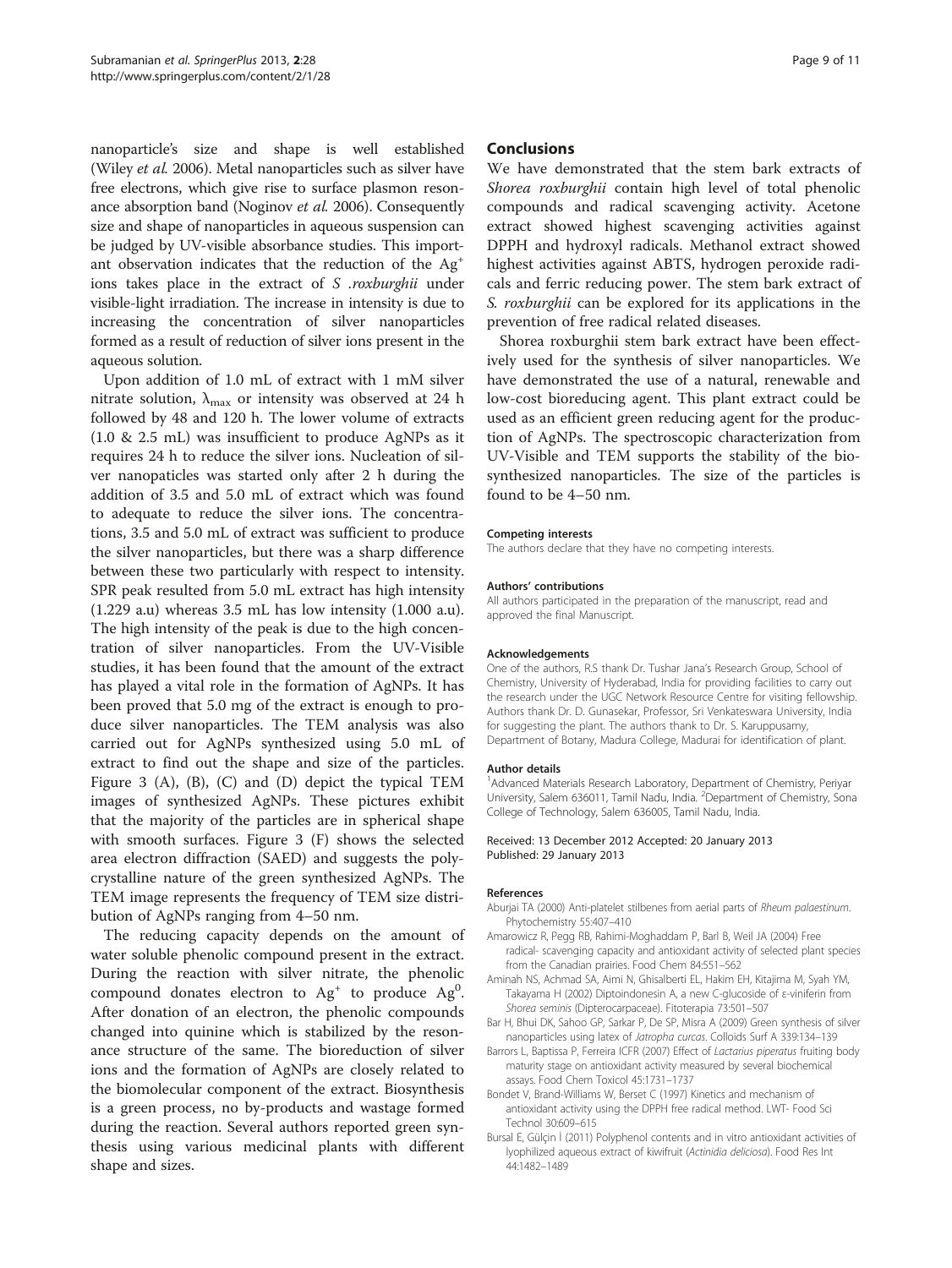- <span id="page-9-0"></span>Callegari A, Tonti D, Chergui M (2003) Photochemically grown silver nanoparticles with wavelength controlled size and shape. Nano Lett 3:1565–1568
- Cao G, Prior RL (2002) Hand book of Antioxidants. In: Cadenas E, Packer L (ed) Measurement of total antioxidant capacity in nutritional and clinical studies, CRC Press, 2nd edition. Marcel Dekker Inc, New York, pp 1–2
- Cetinkaya Y, Göçer H, Menzek A, Gülçin I (2012) Synthesis and antioxidant properties of (3,4- dihydroxyphenyl)(2,3,4-trihydroxyphenyl) methanone and its derivatives. Arch Pharm (Weinheim) 345:323–334
- Chandran SP, Chaudhary M, Pasricha R, Ahmad A, Sastry M (2006) Synthesis of gold nanotriangles and silver nanoparticles using Aloevera plant extract. Biotechnol Prog 22:577–583
- Chitravadivu C, Bhoopathi M, Balakrishnan V, Elavazhagan T, Jayakumar S (2009) Antimicrobial activity of laehiums prepared by herbal venders, South India. Am Eur J Sci Res 4:142–147
- Dai J, Bruening ML (2002) Catalytic nanoparticles formed by reduction of metal ions in multilayered polyelectrolyte films. Nano Lett 2:497–501
- Dimitrijevic NM, Bartels DM, Jonah CD, Takahashi K, Rajh T (2001) Radiolytically induced formation and optical absorption spectra of colloidal silver nanoparticles in supercritical ethane. J Phy Chem B 105:954–959
- Diplock AT (1997) Will the good fairies please prove to us that vitamin E lessens human degenerative disease? Free Radic Res 27:511–532
- Dubey SP, Lahtinen M, Sillanpaa M (2010) Tansy fruit mediated greener synthesis of silver and gold nanoparticles. Process Biochem 45:1065–1071
- Gülçin İ (2011) Antioxidant activity of eugenol: a structure-activity relationship study. J Med Food 14:975–985
- Gülçin İ (2012) Antioxidant activity of food constituents: an overview. Arch Toxicol 86:345–391
- Gülçin İ, Buyukokuroglu ME, Kufrevioglu OI (2003) Metal chelating and hydrogen peroxide scavenging effects of melatonin. J Pineal Res 34:278–81
- Gulcin I, Alici HA, Cesur M (2005) Determination of in vitro antioxidant and radical scavenging activities of propofol. Chem Pharm Bull 53:281–285
- Gülçin İ, Bursal E, Sehitog˘ lu MH, Bilsel M, Gören AC (2010) Polyphenol contents and antioxidant activity of lyophilized aqueous extract of propolis from Erzurum, Turkey. Food Chem Toxicol 48:2227–2238
- Gülçin İ, Topal F, Çakmakçı R, Bilsel M, Gören AC, Erdogan U (2011) Pomological features, nutritional quality, polyphenol content analysis, and antioxidant properties of domesticated and 3 wild ecotype forms of raspberries (Rubus idaeus L.). J Food Sci 76:C585–C593
- Halliwell B, Gutteridge J (1981) Formation of thiobarbituric-acid-reactive substances from deoxyribose in the presence of iron salts. The role of superoxide and hydroxyl radicals. FEBS Lett 128:347–352
- Hochestein P, Atallah AS (1988) The nature of oxidant and antioxidant systems in the inhibition of mutation and cancer. Mutation Res 202:363–375
- Jain PK, Huang X, El-Sayed IH, EL-Sayed MA (2008) Noble metals on the nanoscale: optical and photothermal properties and some applications in imaging, sensing, biology, and medicine. Acc Chem Res 41:1578–1586
- Kahkonen MP, Hopia AI, Vuorela HJ, Pihlaja K, Kujala TS, Heinonen M (1999) Antioxidant activity of plant extracts containing phenolic compounds. J Agric Food Chem 47:3954–3962
- Karuppusamy S, Muthuraja G, Rajasekaran KM (2009) Lesser known ethnomedicinal plants of Alagar Hills, Madurai District of Tamil Nadu, India. Ethnobotanical Leaflets 13:1426–1433
- Larson RA (1988) The antioxidant of higher plants. Phytochemistry 27:969–978
- Lee KS, El-Sayed MA (2006) Gold and silver nanoparticles in sensing and imaging: sensitivity of plasmon response to size, shape, and metal composition. J Phy Chem B 110:19220–19225
- Leong LP, Shui G (2002) An investigation of antioxidant capacity of fruits in Singapore markets. Food Chem 76:69–75
- Li XM, Wang YH, Lin M (2001) Stilbenoids from the lianas of Gnetum pendulum. Phytochemistry 58:591–604
- Matthew KM (1999) The Flora of the Palni hills, Part-I The Rapinat Herbarium. St. Joseph's College, Tiruchirapalli, India, p 494
- Meir S, Kanner J, Akiri B, Hadas SP (1995) Determination and involvement of aqueous reducing compounds in oxidative defense systems of various senescing leaves. J Agric Food Chem 43:1813–1817
- Morikawa T, Chaipech S, Matsuda H, Hamao M, Umeda Y, Sato H, Tamura H, Ninomiya K, Yoshikawa M, Pongpiriyadacha Y, Hayakawa T, Muraoka O (2012a) Antidiabetogenic oligostilbenoids and 3-ethyl-4-phenyl-3,4-dihydroisocoumarins from the bark of Shorea roxburghii. Bioorg Med Chem 20:832–840
- Morikawa T, Chaipech S, Matsuda H, Hamao M, Umeda Y, Sato H, Tamura H, Ninomiya K, Yoshikawa M, Pongpiriyadacha Y, Hayakawa T, Muraoka O (2012b) Anti-hyperlipidemic constituents from the bark of Shorea roxburghii. J Nat Med 66:516–524
- Murray CB, Sun S, Doyle H, Betley T (2001) Monodisperse 3d transition metal (Co, Ni, Fe) nanoparticles and their assembly into nanoparticle superlattices. MRS Bull 26:985–991
- Naik RR, Stringer SJ, Agarwal G, Jones S, Stone MO (2002) Biomimetic synthesis and patterning of silver nanoparticles. Nature Mater 1:169–172
- Nair LS, Laurencin CT (2007) Silver nanoparticles: synthesis and therapeutic applications. J Biomed Nanotechnol 3:301–316
- Nand A, Saravanan M (2009) Biosynthesis of silver nanoparticles from Staphylococcus aureus and its antimicrobial activity against MRSA and MRSE. Nanomed Nanotechnol Biol Med 5:452–456
- Nestor ARV, Mendieta VS, Lopez MAC, Espinosa RMG, Lopez MAC, Alatorre JAA (2008) Solventless synthesis and optical properties of Au and Ag nanoparticles using Camellia sinensis extract. Mater Lett 62:3103–3105
- Noginov MA, Zhu G, Bahoura M, Adegoke J, Small CE, Ritzo BA, Drachev VP, Shalaev VM (2006) Enhancement of surface plasmons in an Ag aggregate by optical gain in a dielectric medium. Optics Lett 31:3022–3024
- Norizan N, Ahmat N, Mohamad SAS, Mohd Nazri NAA, Akmar Ramli SS, Mohd Kasim SN, Mohd Zain WZW (2012) Total Phenolic Content, Total Flavonoid Content, Antioxidant and Antimicrobial Activities of Malaysian Shorea. Res J Med Plant 6:489–499
- Okuda M, Kobayashi Y, Suzuki K, Sonoda K, Kondoh T, Wagawa A, Kondo A, Yoshimura Y (2005) Self-organized inorganic nanoparticle arrays on protein lattices. Nano Lett 5:991–993
- Patcharamun W, Sichaema J, Siripong P, Khumkratok S, Jong-aramruang J, Tip-pyang S (2011) A new dimeric resveratrol from the roots of Shorea roxburghii. Fitoterapia 82:489–492
- Philip D (2009a) Biosynthesis of Au, Ag and Au–Ag nanoparticles using edible mushroom extract. Spectrochimica Acta A 73:374–381
- Philip D (2009b) Honey mediated green synthesis of gold nanoparticles. Spectrochim Acta A 73:650–653
- Philip D (2011) Mangifera Indica leaf-assisted biosynthesis of well-dispersed silver nanoparticles. Spectrochimica Acta Part A 78:327–331
- Philip D, Unni C, Aswathy Aromal S, Vidhu VK (2011) Murraya koenigii leaf-assisted rapid green synthesis of silver and gold nanoparticles. Spectrochim Acta Part A 78:899–904
- Pour Nikfardjam MS, Gy L, Dietrich H (2006) Resveratrol-derivatives and antioxidative capacity in wines made from botrytized grapes. Food Chem 96:74–79
- Prior RL, Cao G (1999) In vivo total antioxidant capacity: comparison of different analytical methods. Free Rad Biol Med 27:1173–1181
- Ragini V, Prasad KVSRG, Bharathi K (2011) Antidiabetic and antioxidant activity of Shorea tumbuggaia Rox. Int J Innovat Pharma Res 2:113–121
- Rani S, Pullaiah T (2002) A Taxonomic survey of trees in Eastern Ghats. In: Proceedings of the National Seminar on Conservation of Eastern Ghats, March 24-26. S.V. University, Tirupati, Andhra Pradesh, India, pp 5–15
- Rice-Evan CA, Miller N (1997) Antioxidant property of phenolic compounds. Trends Plant Sci 2:152–159
- Rollet-Labelle E, Grange MJ, Elbim C, Marquetty C, Goqgerot-Pocidalo MA, Pasquier C (1998) Hydroxyl radical as a potential intracellular mediator of polymorphonuclear neutrophil apoptosis. Free Rad Biol Med 24:563–572
- Saisin S, Tip-Pyang S, Phuwapraisirisan P (2009) A new antioxidant flavonoid from the lianas of Gnetum macrostachyum. Nat Prod Res 23:1472–1477
- Seo EK, Chai HB, Constant HL, Santisuk T, Reutrakul V, Beecher CWW, Farnsworth R, Cordell GA, Pezzuto JM, Kinghorn AD (1999) Resveratrol tetramers from Vatica diospyroides. J Org Chem 64:6976–6983
- Singletone VL, Rossi JA, Jr (1965) Colorimetric of total phenolics with phosphomolybdic- phosphotungestic acid reagents. Am J Enol Viticult 16:144–158 Smitha SL, Philip D, Gopchandran KG (2009) Green synthesis of gold
- nanoparticles using Cinnamomum zeylanicum leaf broth. Spectrochim Acta Part A 74:735–739
- Soares JR, Dinis TCP, Cunha AP, Almeida LM (1997) Antioxidant activities of some extracts of Thymus zygi. Free Rad Res 26:469–478
- Sotheeswaran S, Pasupathy V (1993) Distribution of resveratrol oligomers in plants. Phytochemistry 32:1083–1092
- Subramanian R, Subbramaniyan P, Raj V (2011) Double bypasses soxhlet apparatus for extraction of piperine from Piper nigrum. Arabian J Chem 2011. [doi:org/10.1016/j.arabjc.2011.06.022](http://dx.doi.org/10.1016/j.arabjc.2011.06.022)